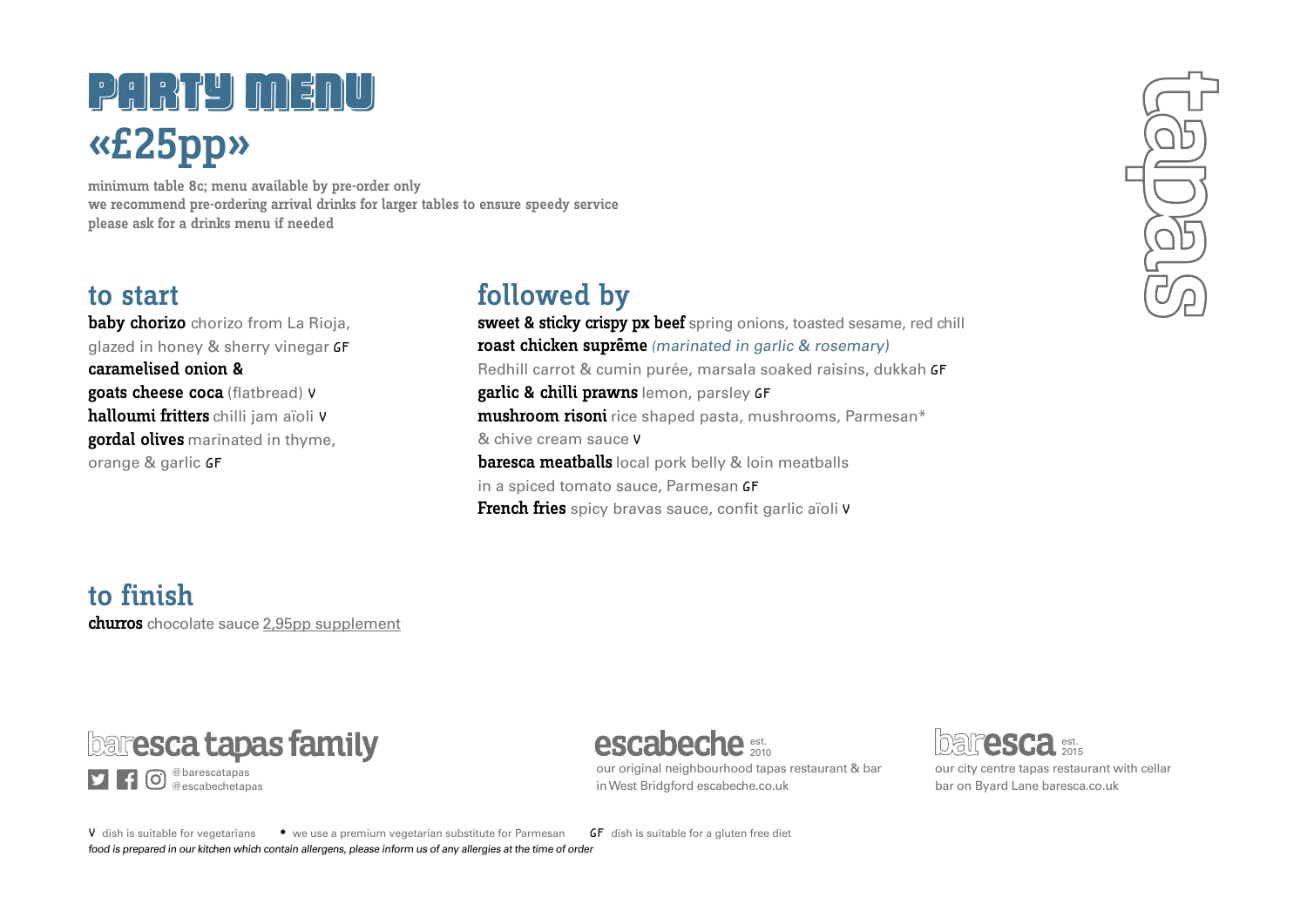# PARTY MENU «£25pp»

#### to start

padrón peppers with sea salt VEGAN Peshwari coca (flatbread) butternut squash, coconut, chilli, sultanas, honey, toasted almonds V halloumi fritters chilli jam aïoli V gordal olives marinated in thyme, orange & garlic V GF

### followed by

vegetarian meatballs tabbouleh, tahini 'yoghurt', rose harissa, pomegranate seeds VEGAN V mushroom risoni rice shaped pasta, mushroom, Parmesan\* & chive cream sauce V Moroccan spiced aubergine & tomato tagine red chilli, yoghurt & coriander V GF Korean cauliflower gochuiang, spring onion & sesame seeds VEGAN V **French fries** spicy bravas sauce, confit garlic aïoli V



**baresca tapas family** 

@barescatapas @escabechetapas est. 2010

our original neighbourhood tapas restaurant & bar in West Bridgford escabeche.co.uk



our city centre tapas restaurant with cellar bar on Byard Lane baresca.co.uk

UBLISHEE iggjegj

V dish is suitable for vegetarians \* we use a premium vegetarian substitute for Parmesan **GF** dish is suitable for a gluten free diet food is prepared in our kitchen which contain allergens, please inform us of any allergies at the time of order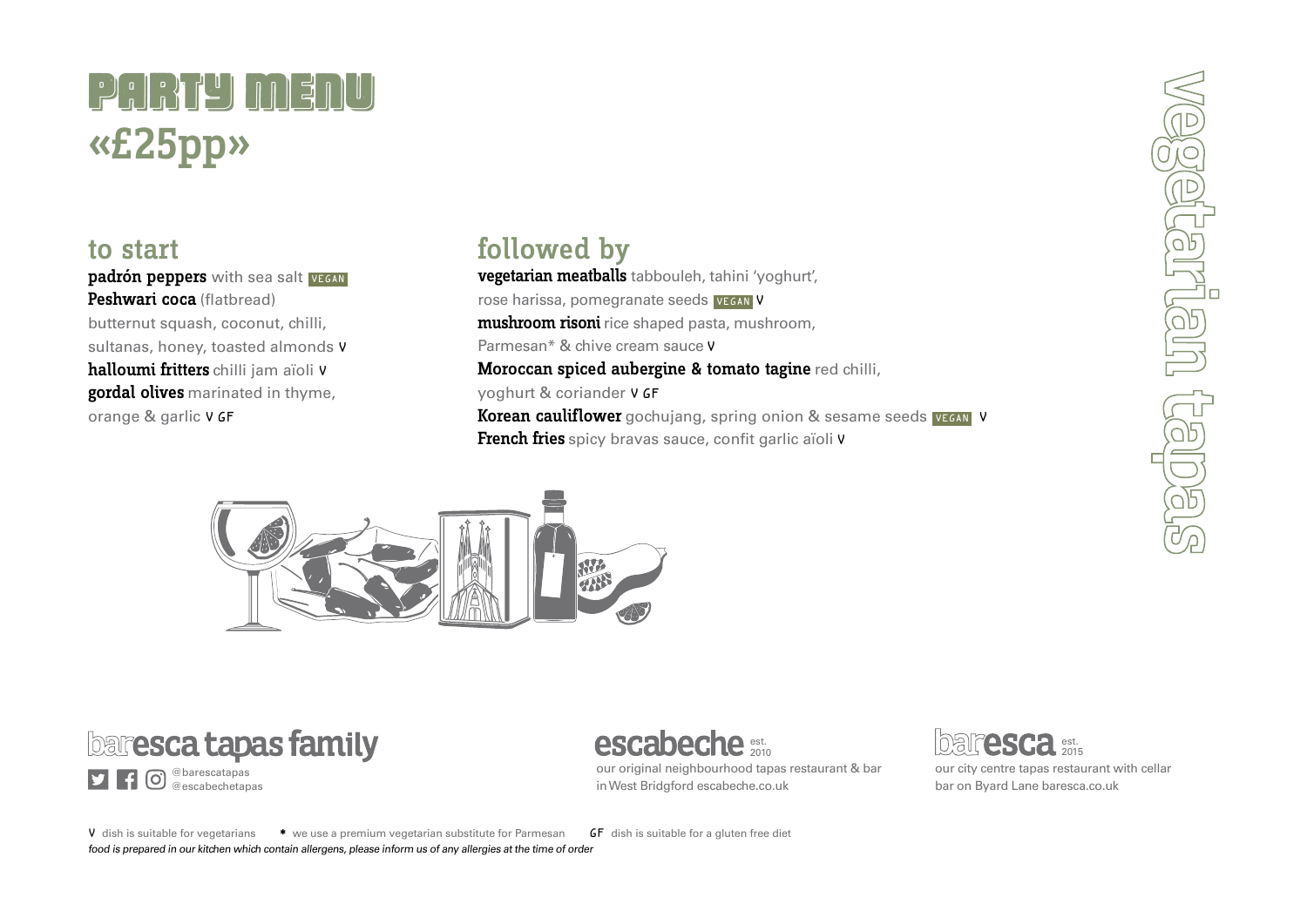# PARTY MENU «£25pp»

#### to start

Catalan bread grilled Welbeck estate ciabatta with olive oil & fresh tomato VEGAN gordal olives marinated in thyme, orange & garlic VEGAN GF padrón peppers with sea salt VEGAN

### followed by

vegan meatballs tabbouleh, tahini 'yoghurt', rose harissa, pomegranate seeds VEGAN Korean cauliflower gochujang, spring onion & sesame seeds VEGAN Moroccan spiced aubergine & tomato tagine red chilli, vegan yoghurt & coriander VEGAN GF sautéed green vegetables sesame & chilli dressing VEGAN GF **French fries** spicy brayas sauce, yegan mayonnaise VEGAN



**baresca tapas family** 



## est. 2010

our original neighbourhood tapas restaurant & bar in West Bridgford escabeche.co.uk



our city centre tapas restaurant with cellar bar on Byard Lane baresca.co.uk

**BUBA UBS** 

#### GF dish is suitable for a gluten free diet

food is prepared in our kitchen which contain allergens, please inform us of any allergies at the time of order VEGAN MAKE IT VEGAN some of our dishes are vegan or can be made vegan on request, please inform us at the time